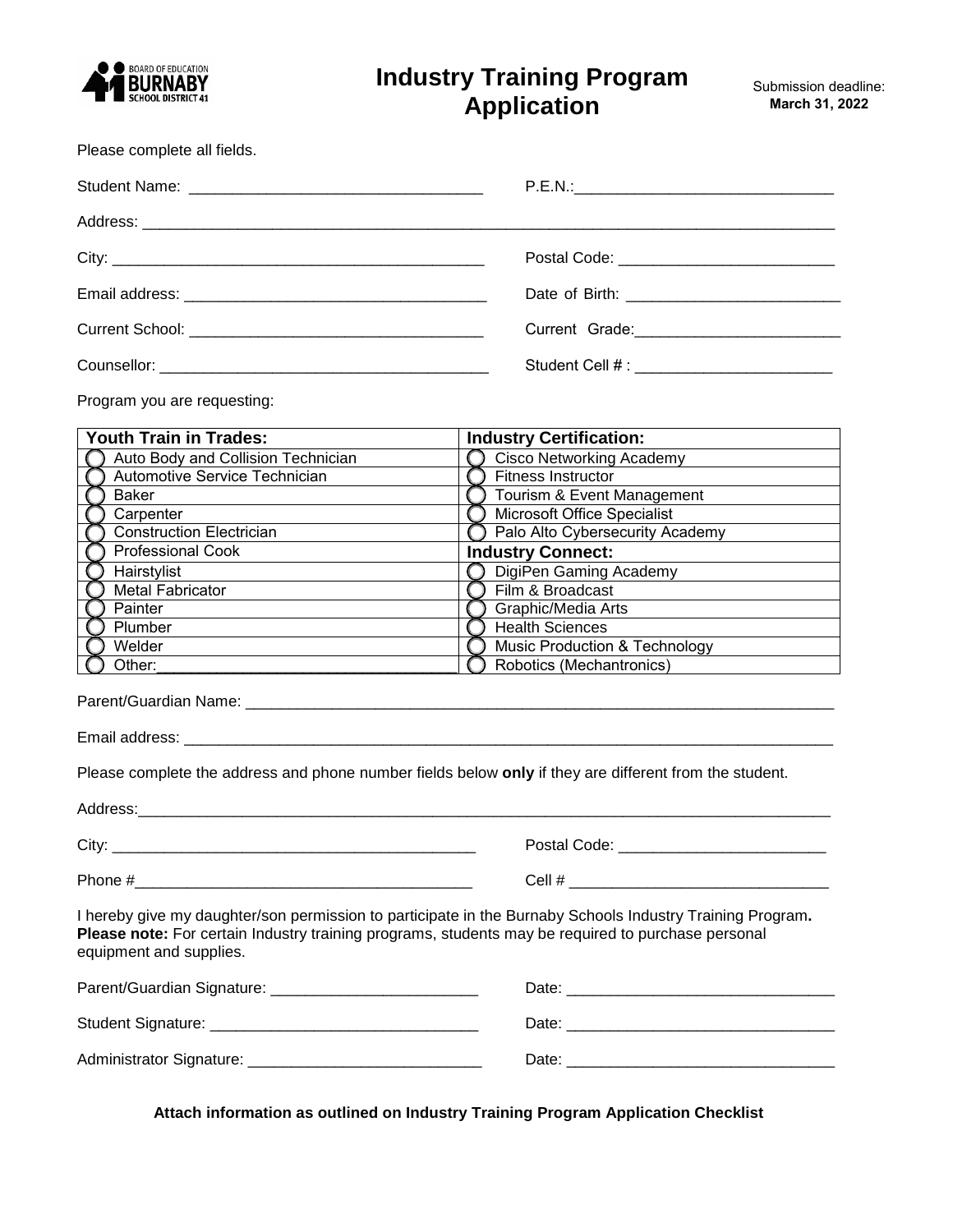**Industry Training Program Application Checklist**



Step #1 Submit application package to include:

- □ Industry Training Program Application Form
- □ Student Self Evaluation & Transition Plan Form
- □ Teacher Reference Form
- Employer Reference Form (optional)
- □ Current resume

### *Please note:*

*Upon acceptance into the program, Out-of-district students must submit the following:*

- Personal Information Consent Secondary Form
- Notice of Outside Media in Schools Secondary Form

*Upon acceptance into the program, ALL students must submit the following:*

- Student Medical Form
- Community Field Experiences Consent Form
- District Media Release Form
- Youth Apprenticeship and Sponsor Registration Form (For Youth Train in Trades Program ONLY)

| Step #2 | Submit application to: Your school's Career Centre |
|---------|----------------------------------------------------|
|---------|----------------------------------------------------|

Step #3 Attend Interview

### Step #4 Your school will be informed of your acceptance and a formal Letter of Acceptance will be sent to your home

| FOR SCHOOL USE ONLY:                                                                                                                                                                                                                                        | WCB Work Safety Test $\square$ | Passed $\Box$ | Pending $\square$ |
|-------------------------------------------------------------------------------------------------------------------------------------------------------------------------------------------------------------------------------------------------------------|--------------------------------|---------------|-------------------|
| Schools attach the following documents to students applications:<br><b>Permanent Student Record</b><br>Attendance History<br>Copy of student's most recent report card<br>Student designation (if applicable) _________<br>Copy of student's IEP (attached) |                                |               |                   |
| Signature of Administrator:                                                                                                                                                                                                                                 |                                |               |                   |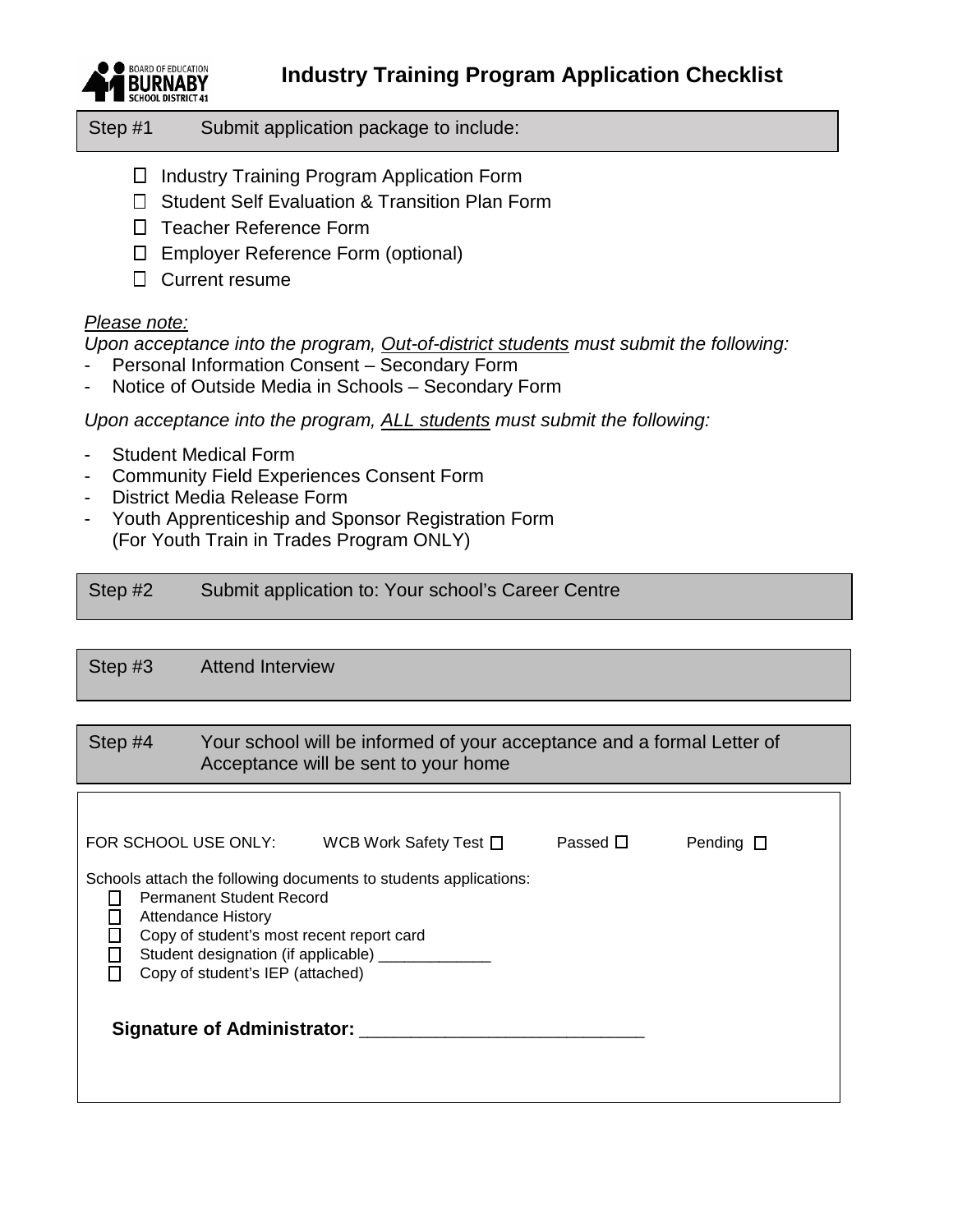

Are you currently working in this industry field?

| $\bigcirc$ Yes | ( )No |
|----------------|-------|
|                |       |

If so, what is the name of your employer \_\_\_\_\_\_\_\_\_\_\_\_\_\_\_\_\_\_\_\_\_\_\_\_\_\_\_\_\_\_\_\_\_

What aptitude/skills do you possess that will make you successful in your chosen program?

What are the most important qualities employers look for in an employee?

What are your long term Education / Career goals (1-5 years)?

Is there a specific occupation for which you are intending to pursue training or employment?

Do you have any allergies or health concerns that may affect your participation in your chosen program? (eg food allergies, injuries etc.)

**Signature: \_\_\_\_\_\_\_\_\_\_\_\_\_\_\_\_\_\_\_\_\_\_\_\_\_\_\_\_\_\_\_\_\_\_ Date: \_\_\_\_\_\_\_\_\_\_\_\_\_\_\_\_\_\_\_\_\_\_\_\_**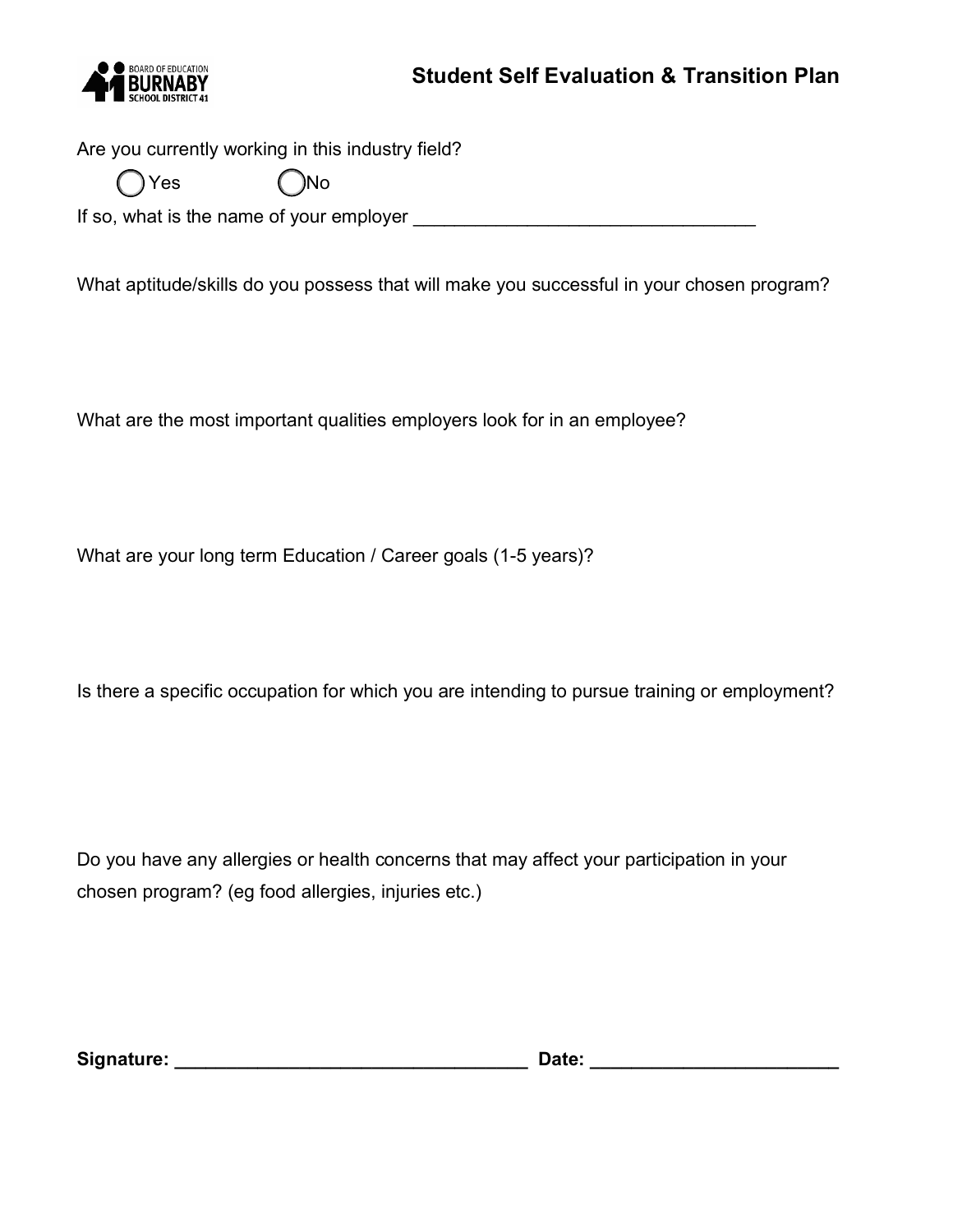

List the courses you are taking and/or are planning to take in Grade 11 and 12

| Grade 11 | Grade 12 |
|----------|----------|
|          |          |
|          |          |
|          |          |
|          |          |
|          |          |
|          |          |
|          |          |
|          |          |

Which courses are most directly related to your career plans?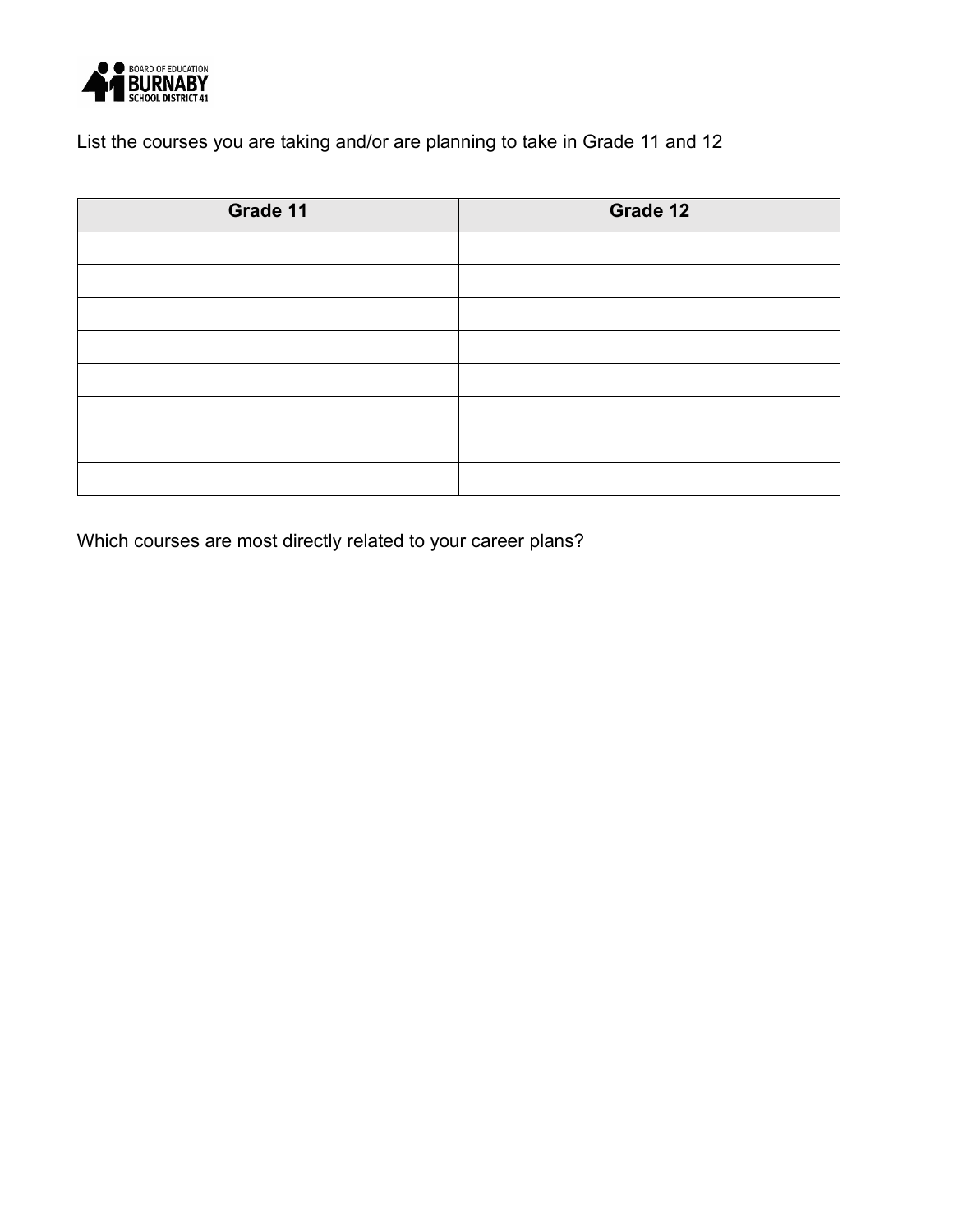

**Teacher Reference Form**

| <b>Student Name:</b>       |  |
|----------------------------|--|
| <b>Program Applied To:</b> |  |

**Student Name: \_\_\_\_\_\_\_\_\_\_\_\_\_\_\_\_\_\_\_\_\_\_\_\_\_ Current Grade: \_\_\_\_\_\_\_** 

Please assist in the selection process by providing information. Once completed, please return to the student for submission with the rest of their application package.

How long and in what capacity do you know the applicant?

Do you think that this student demonstrates a positive and enthusiastic attitude towards learning?

Does this student have strong communication skills?

Do you feel that this student is an attentive listener and is able to follow directions?

What qualities will make this student successful in their chosen program?

**Teacher Name: \_\_\_\_\_\_\_\_\_\_\_\_\_\_\_\_\_\_\_\_\_\_\_\_\_\_\_\_\_** 

**Signature: \_\_\_\_\_\_\_\_\_\_\_\_\_\_\_\_\_\_\_\_\_\_\_\_\_\_\_\_\_\_\_\_\_**

**Date: \_\_\_\_\_\_\_\_\_\_\_\_\_\_\_\_\_\_**